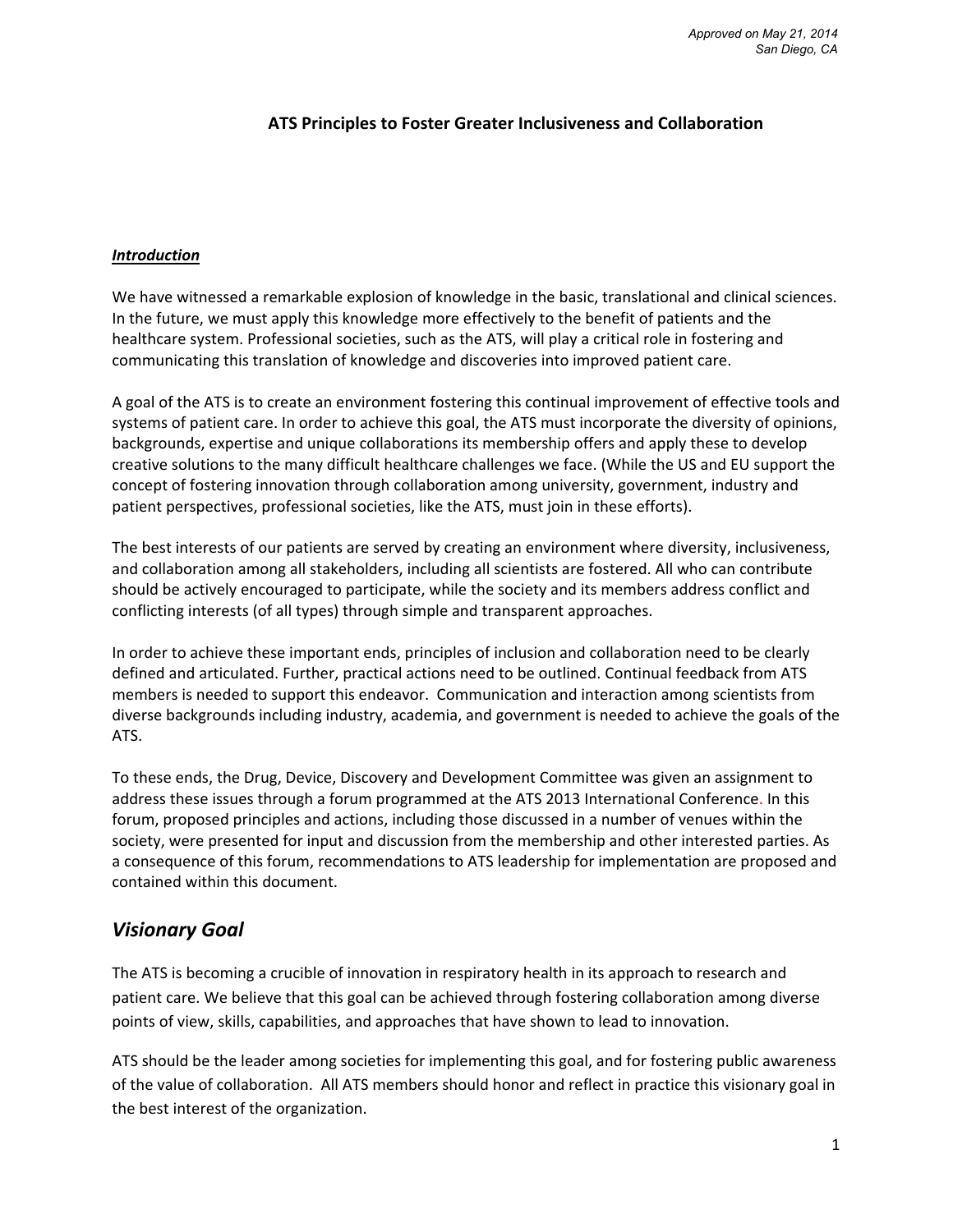# *Transparency and Inclusion*

### *Principles*

1) ATS values and promotes diversity and inclusiveness of scientific backgrounds and perspectives to foster improvements in respiratory health.

2) All respiratory scientists (basic, translational and clinical) are welcome in the organization and the organization will actively determine what it can offer its members and determine how each member can contribute.

### *Actions*

1) The ATS should encourage industry to have their scientists and clinicians join the organization.

2) Collaboration and inclusiveness must be actively practiced, promoted, and modeled by those in leadership positions.

3) The society should recognize and reward excellence in all types of high quality innovations for improvements in respiratory health: e.g. science, procedures, therapeutics, and devices.

4) Specifically, the Society needs to reach out to industry members and engage them and make them feel as they are indeed wanted and can participate. An educational effort in that area would be very useful.

# *Conflicts of interest*

### *Principles*

5) The ATS encourages membership and broad participation in the society by professionals in academia, industry, clinical care, government, and patient advocacy organizations. The ATS encourages interactions between members based in these diverse disciplines. Inclusion, peer review, and debate are valued over exclusion.

6) Fairness requires that COI principles *apply broadly (not to financial interests only) and evenly to all*. The perception of society at large is that money can negatively influence the quality and direction of scientific research, innovation, and its translation to patient care. Therefore, financial interests need to be carefully managed.

7) The presence of a conflict of interest should be managed to foster the transmission of unbiased science to ATS members and the public. This includes scientific dialogue, with scientifically sound alternate points of view. Exclusion, in this paradigm, is a last resort.

8) These principles of managing conflicting interests must be transparent and consistent with the inclusiveness and collaboration values.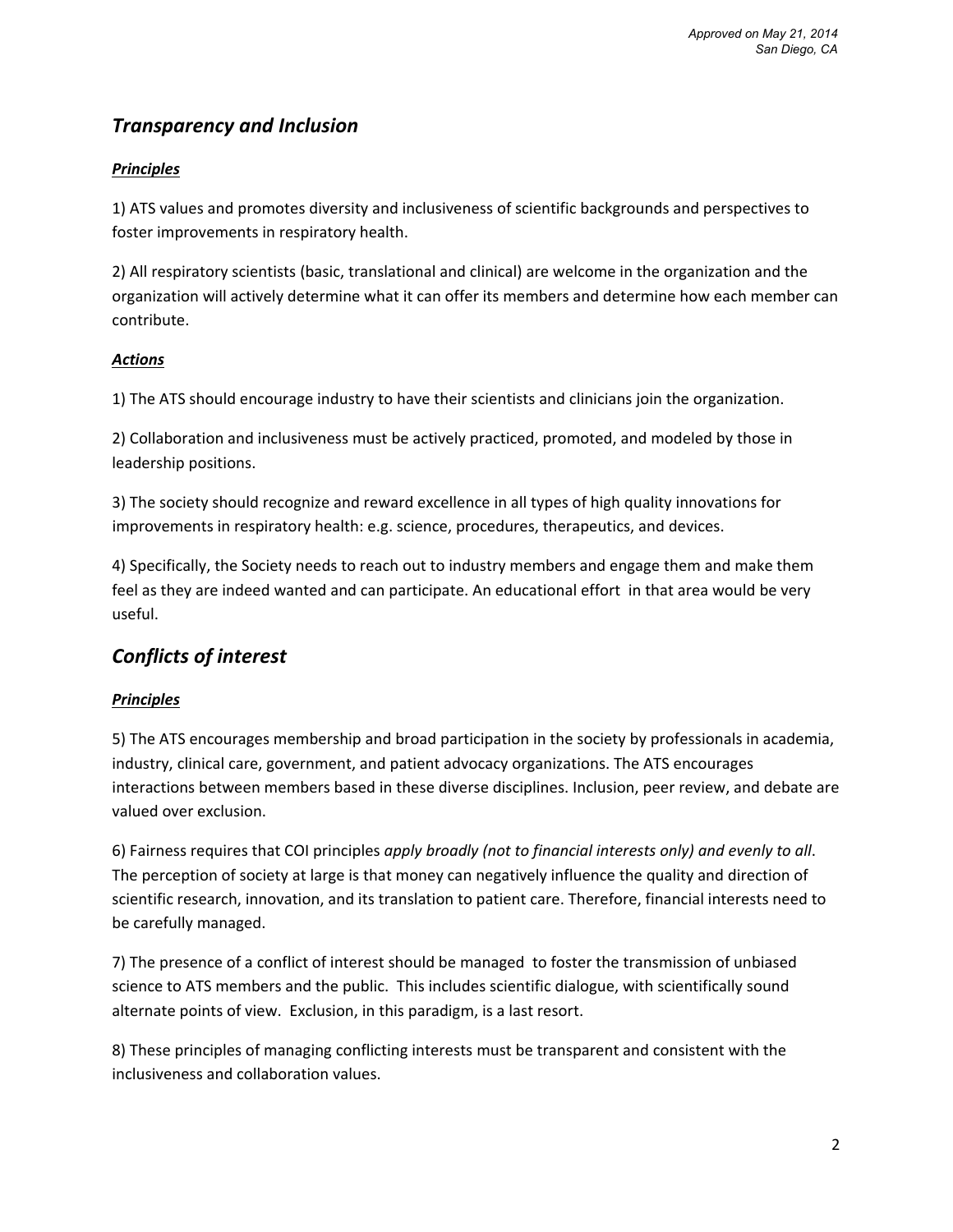### *Actions*

9) All ATS members should be encouraged to hold positions throughout all levels of the organization. However, there are only three organization groups where conflict of interest would undermine the product of that group, consistent with ATS policy and supported by the CMSS Code for Interactions with Companies. These ATS groups are guideline committees, journal editors, and the ATS executive committee.

10) The COI policy should be transparent and easily implemented.

# *Program Optimization*

### *Principles*

11) The ATS will encourage science that focuses on translation of new knowledge and discoveries into innovative clinical care, and its implementation into practice.

12) Science (basic, translational and clinical) should be included in ATS meetings with the goal of providing a more complete understanding of improvements in respiratory health. The patient voice and perspective must also be included in these endeavors.

13) All members of the ATS, including those employed by industry, are welcome to be included in development of content and work within the assemblies where it's appropriately managed, per the ATS COI policy and (with content) ACCME Standards for Commercial Support.

#### *Actions*

#### 14) *Encourage ATS IC programs, content and debate that cross disciplines.*

In addition, the ICC should ensure that the conference has a substantial footprint in translational research including consideration of conference expansion, targeted programs (such as a translational core) and other new activities.

For example: programs covering health care policies, translational (T1, 2, 3) lessons, patient perspectives, and integrative discovery and development.

15) The ICC already considers diversity of speakers and chairs, including gender and country, as a selection criterion for programming sessions. Add diversity of work setting to that criterion (academic, industry, government).